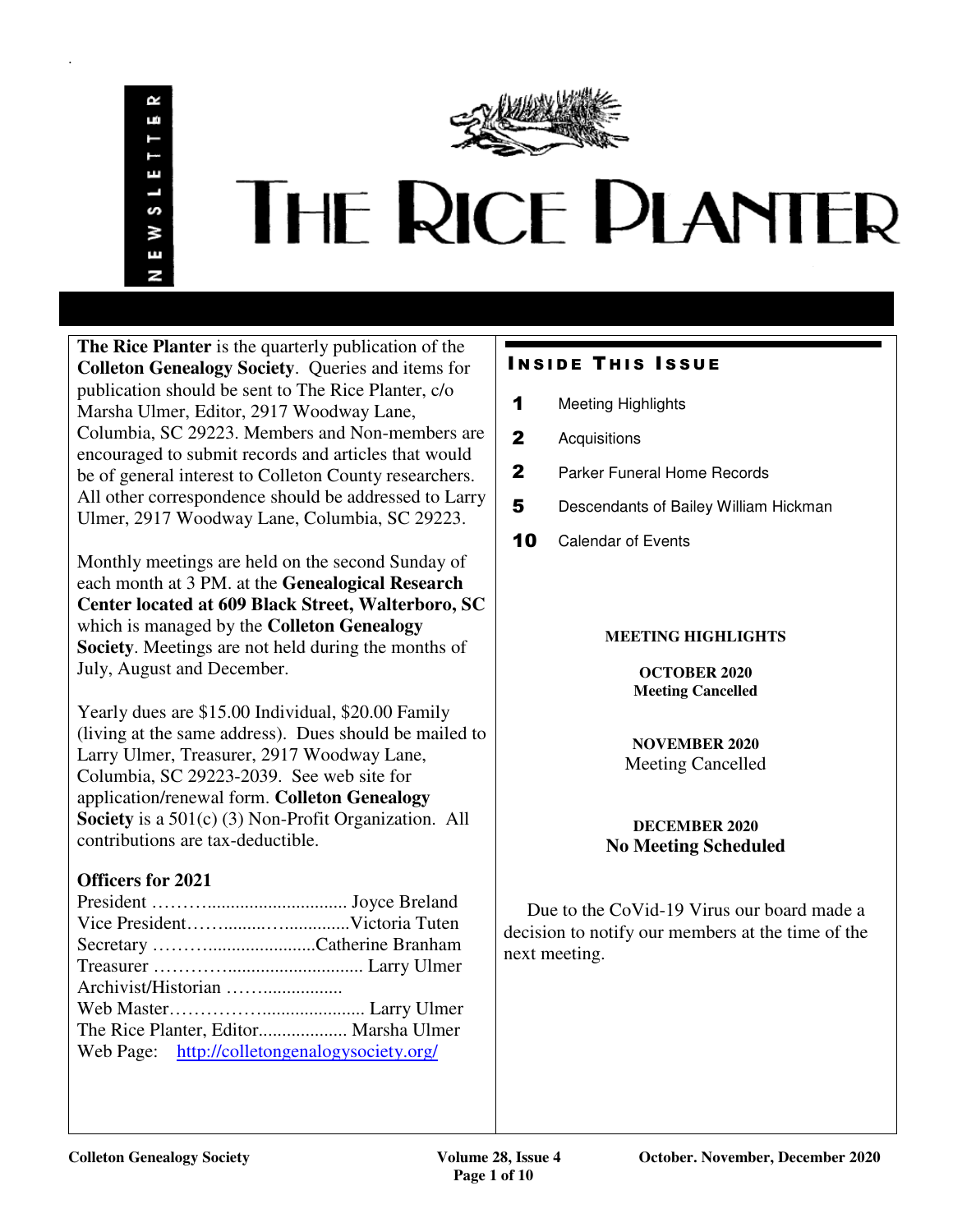# **ACQUISITIONS**

 **We do not have any acquisitions to list in our newsletter at this time. Please feel free to contribute to our collection of research material. We are still accepting items in spite of Covid-19 Virus.** 

#### **SPECIAL THANK YOU**

**We wish to thank those members who have been going by and checking on our Research Center (closed because of CoVid-19 Virus)** 

#### **RENEWAL APPLICATIONS**

**It is that time of year that we are reminding our fellow members to renew their memberships. It has been a year of cancelled meetings because of the virus. We are hoping that the year of 2021 will be a new year full of new information and speakers. The virus has made many of us homebound and researching from our computers. Please feel free to share your new found information with us. Again we are looking forward to you being a member with us in 2021. Thank you and stay well.** 

#### **PARKER FUNERAL HOME RECORDS**

#### **Aldret, Betty Jean Patrick**

.

b. Oct 28 1930 Colleton County, SC d. Nov 14 1961 Savannah, GA bur: Pleasant Grove Cemetery Spouse: Jack Aldret Father: Ernest Patrick b. Colleton County, SC Mother: Catherine Adams b. Colleton County, SC Step-Son: Henry E. Holt of Charleston, SC Bro: Ernest Patrick of Tacoma, WA (US Army) Half-Bro: Douglas Holt of James Island, SC Donald Holt of James Island, SC

#### **Avant, Dollie May Stanley**

b. Oct 20 1907 Colleton County, SC d. Sep 21 1961 Walterboro, SC bur: Greenlawn Memorial Gardens Spouse: B. Kistler Avant Father: Kal Stanley b. Hampton County, SC Mother: Mary Crosby b. Colleton County, SC Son: Harley H. Avant of Beaufort, SC Edgar Avant of Walterboro, SC Bro: Johnnie Stanley of Walterboro, SC Manley Stanley of Walterboro, SC Sis: Mrs. J. C. Lane of Walterboro, SC Mrs. J. A. Crosby of Bonneau, SC Mrs. Palmer Polk of Beaufort, SC 2 Grandchildren

# **PARKER FUNERAL HOME RECORDS cont'**

# **Beach, Annie Pauline**

b. Jan 23 1884 Walterboro, Colleton County, SC d. Jan 05 1961 Colleton County Hospital, Colleton Co, SC bur: Live Oak Cemetery, Walterboro, SC Father: Joseph T. Beach b. Walterboro, SC Mother: Ruth Miller b. Walterboro, SC Sis: Mrs. Croom Moore of Lakeland, FL

#### **Bell, Roland Virgil**

b. Jun 09 1894 Colon, Mich. d. Oct 11 1961 Colleton County Hospital, Colleton Co, SC bur: Greenlawn Memorial Gardens Spouse: Ellen James Occ: Retired Dairy Farmer Father: Robert C. Bell b. Mich. Mother: Emma Spillman b. Kansas Son Robert J. Bell of Lodge, SC Virgil L. Bell of Lodge, SC Weldon O. Bell of Lodge, SC Dau: Mrs. George Bowyer of Houston, TX Miss Joyce E. Bell of Houston, TX Sis: Mrs. Fred Kennedy of Hillsdale, Mich. Mrs. Francis Tilden of Sherwood, Mich. 13 Grandchildren

#### **Bennett, Louetta (Lou)**

b. Apr 10 1899 Colleton County, SC d. Dec 03 1961 Medical College Hospital, Charleston, SC bur: Live Oak Cemetery, Walterboro, SC Spouse: F. C. Bennett Occ: Farming Father: Sol Chassereau b. Colleton County, SC Mother: Miss Garvin Step son: Capers Bennett of Walterboro, SC Billy Sunday Bennett of Walterboro, SC Dau: Mrs Ralph C. Boatwright of Walterboro, SC 1 Granddaughter: Kim Louetta Boatwright (5 Years)

#### **Berry, Henrietta Hudson**

b: Jan 29 1870 Colleton County, SC d. Sep 16 1961 Colleton County, SC bur: Bethel Methodist Church Cemetery Spouse: C. H. Berry Father: Abner Atwell Hudson b. Colleton County, SC Mother: Susan Laricy b. Colleton County, SC Son: Getha A. Berry of Walterboro, SC Dau: Mrs. H/ H. Sweat of Walterboro, SC Mrs. D. E. Crosby of Ruffin, SC 6 Grandchildren and 15 Great Grandchildren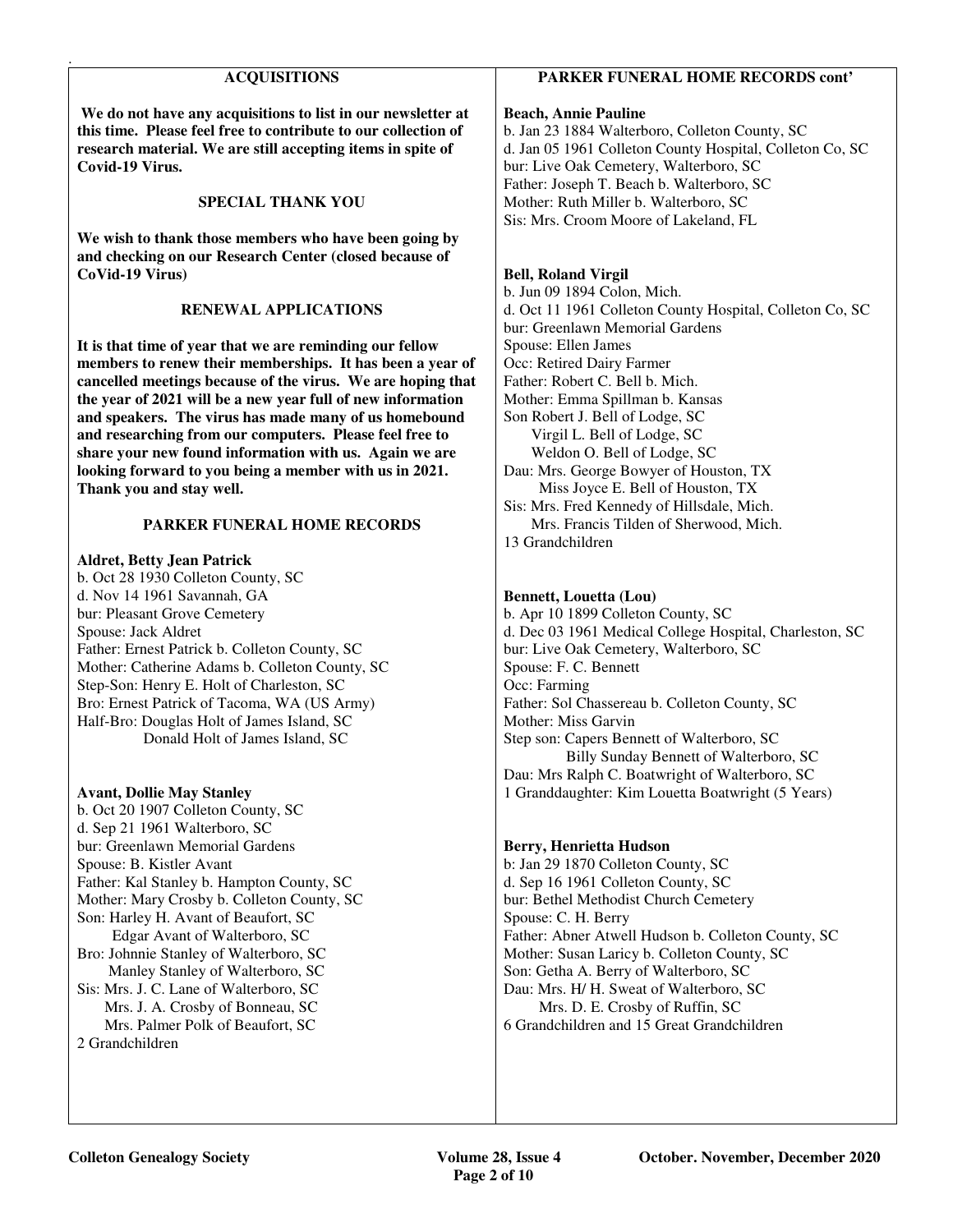# **PARKER FUNERAL HOME RECORDS cont'**

# **Bennett, James Bertram (Bert)**

.

b. Aug 15 1913 Bamberg County, SC d. Jul 05 1961 Walterboro, SC bur: Live Oak Cemetery Occ: Automobile Salesman Spouse: Hazel Smith Father: Norman E. Bennett b. Colleton County, SC Mother: Hattie Miley b. Bamberg County, SC Step-Mother: Mrs. Rachel G. Bennett Bro: C. W. Bennett of Smoaks, SC Edwin Bennett of Smoaks, SC Sis: Mrs. B. E. Spell of Savannah, GA Mrs. J. O. Moorer of Holly Hill, SC

# **Berry, Virginia Hudson.**

b. Dec 04 1929 Columbia, SC d. Oct 05 1961 Medical College bur: Live Oak Cemetery Occ: Secretary Spouse: Ned M. Berry Father: Robert A. Hudson b. Colleton County, SC Mother: Annie Laurie Barnes b. Hampton County, SC

# **Blocker, Catherine Cummings**

b. Oct 30 1884 Colleton County, SC d. Aug 28 1961 Colleton County Hospital bur; Black Creek Cemetery Spouse: S. A. Blocker Father: F. W. Cummings b. Colleton Co, SC Mother: Ada Fisk b. Colleton County, SC Son: W. P. Blocker of Tampa, FL E. P. Blocker of Laurel, Del. Smith H, Blocker of Rhodesdale, MD Turner T. Blocker of Seaford, Del Dau: Mrs. B. G. Williams pf Charleston, SC Mrs. B. H. Aull of Charleston Hts, SC Mrs. Charles R. Grace of Aiken, SC Mrs. Wilton Gill of Walterboro, SC Mrs. Vance Wolff of Colingdale, PA Bro: C. W. Cummings of Walterboro, SC Sis: Mrs. Claude Benton of Walterboro, SC Mrs. G. L. Breland of Walterboro, SC **Bradley, Ida Robinson**  b. May 28 1885 Kershaw County, SC

d. Feb 10 1961 Briggs Nursing Home bur: Spouse: C. P. Bradley Sr Father: Jack Robinson b. Kershaw County, SC Mother: Millie Phillips b. Kershaw County, SC Four Sons Dau: Mrs. L. C. Carter of Ritter, SC Two Sisters

# **PARKER FUNERAL HOME RECORDS cont'**

# **Brandt, Myrtle Taylor**

b. 1896 Savannah, GA d. Nursing Home in Deland, FL bur: Ebenezer Cemetery, Yemassee, SC Spouse: Lloyd E. Brandt Father: W. H. Taylor Mother: Clara Peevy Son: Patrick L. Brandt of Arlington, VA Dau: Mrs. William Runnebaum of New Smyrna Beach, FL Bro: T. L. Taylor of Baltimore, MD Sis: Mrs. Hilda Jackson of West Palm Beach, FL. Mrs. William Metzer of West Palm Beach, FL Mary T. Murdaugh of Jacksonville, FL Mrs. John Horry of Ridgeland, SC

# **Breland, Henry Frank**

b. Apr 11 1866 Ruffin, Colleton County, SC d. Oct 23 1961 Ruffin, Colleton County, SC bur: Bethel Methodist Church Cemetery Occ: Farmer and served for over 30 years Ruffin Post Office Spouse: Ella Crosby Father: George Breland b. Colleton County, SC Mother: Margaret Hudson b. Colleton County, SC Son: J. M. Breland of Ruffin, SC H. L. Breland of Ruffin, SC Dau: Mrs. E P. Hudson of Ruffin, SC Mrs. Jack Carter of Ruffin, SC Mrs. R. D. Axson of Ruffin, SC Bro: David Breland of Walterboro, SC Curtis Breland of Walterboro, SC Kearne Breland of Walterboro, SC 13 Grandchildren and 12 Great Grandchildren

# **Breland, Susan Florence Givens**

b. Feb 24 1884 Colleton County, SC d. Feb 01 1961 Colleton County Hospital Colleton Co, SC bur: Bethel Methodist Church Cemetery Spouse: Rufus V. Breland Father: David Givens of Colleton Co., SC Mother: Lavicie Crosby b. Colleton County, SC Son: Herman Breland of Denmark, SC Bro: Leo O. Givens, P. M. Givens both of Ruffin, SC Sis: Mrs. J. M. Hiott of Charleston, SC 2 Grandchildren

# **Broderick, Perry Ben Jr.**

b. Aug 26 1914 Colleton County, SC d. Oct 27 1961 Allendale, SC bur: Live Oak Cemetery Occ: R. C. Motor Lines for 15 years Spouse: Cleo Ulmer Father: Perry B. Broderick Sr. b: Colleton County, SC Mother: Rebecca Herndon b: Colleton County, SC Dau: Miss Shirley Ann Broderick of Walterboro, SC Bro: J. B. Broderick of Walterboro, S Sis: Mrs. Herman Beach and Mrs. Willie Evans of Walterboro, SC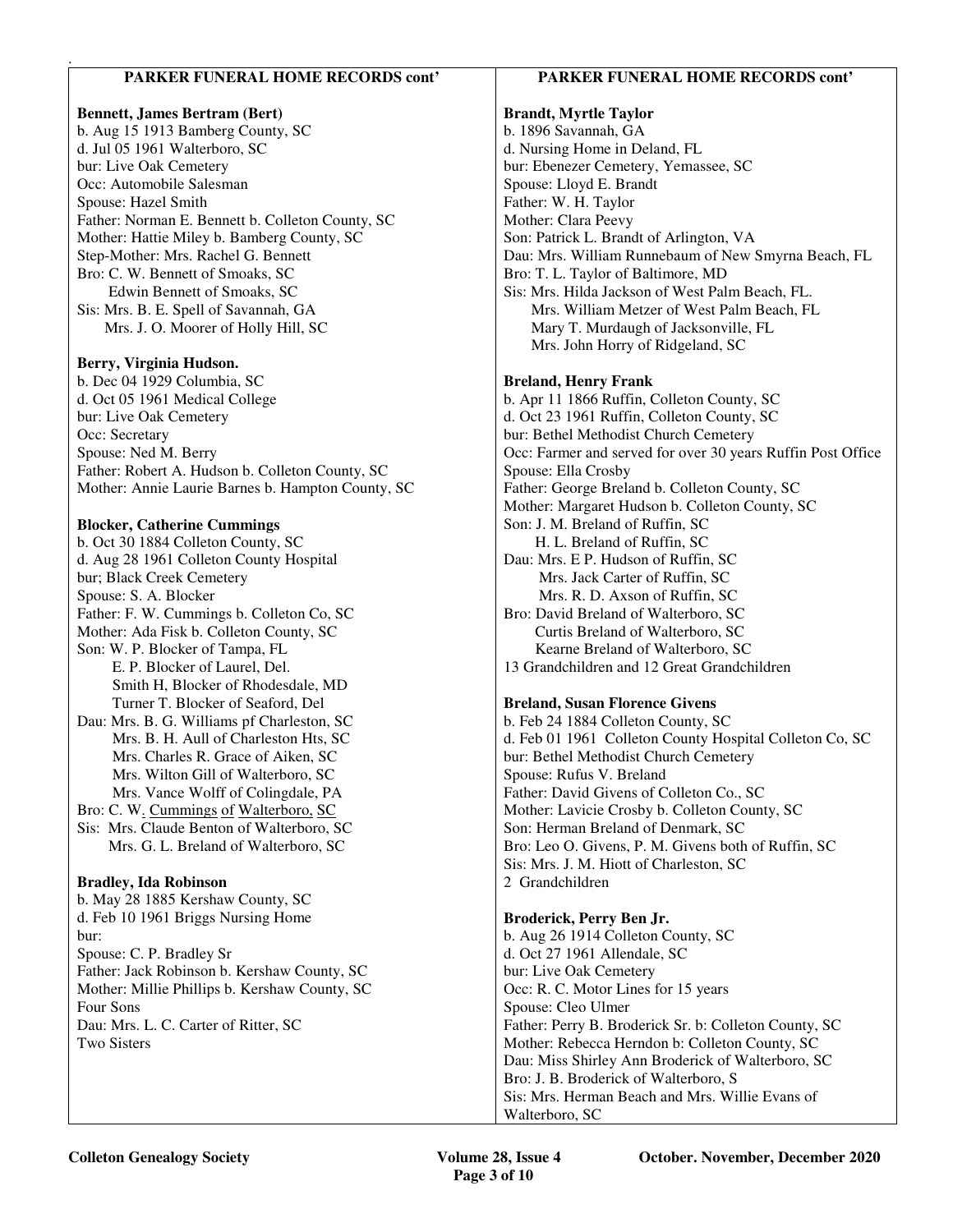# **PARKER FUNERAL HOME RECORDS cont'**

.

**Broderick, Willie Lee**  b: Oct 05 1902 Colleton County, SC d: Jul 31 1961 Colleton County Hospital, Colleton Co, SC bur: Live Oak Cemetery Occ: Retired Employee of Town of Walterboro Spouse: Jane Bazzle Father: Perry B. Broderick b. Colleton County, SC Mother: Rebecca Herndon b. Colleton County, SC, Son: Riddick Broderick of Walterboro, SC Howard Broderick of Walterboro, SC Vernon Broderick of Smoaks, SC Dau: Mrs. Steven Bazzle of Walterboro, SC Miss Nancy Lee Broderick of Walterboro, SC Miss Irene Broderick of Walterboro, SC Bro: P. B. Broderick of Walterboro, SC J. E. Broderick of Walterboro, SC Sis: Mrs. Herman Beach of Walterboro, SC Mrs. Willie Evans of Walterboro, SC 2 Grandchildren **Bunton, Edna Chassereau**  b: Apr 01 1911 Colleton County, SC d: Dec 05 1961 Colleton County Hospital, Colleton County, SC bur: Smoaks Baptist Church Cemetery Spouse: Leeman Bunton Father: B. Gary Chassereau b. Colleton County, SC Mother: Queen Victoria Bennett b. Colleton County, SC Son: Kirby L. Bunton of Bluffton, SC Sgt. Nelson E. Bunton stationed Hamilton Air Force Base In Petaluma, CA Bro: G. Parker Chassereau of of Ruffin, SC Cecil J. Chassereau of Ruffin, SC

 W. Carl Chassereau of Hampton, SC Sis: Mrs. J. D. Smyly of Ruffin, SC Mrs. D. N. Strickland of Ruffin, SC Mrs. B. A. Breedlove of Ruffin, SC Mrs. Eugene Breland of Ridgeland, SC

# **Caldwell, Nancy Breland**

b. Dec 12 1889 Colleton County, SC d: Nov 07 1961 Beaufort Memorial Hospital bur: Carter's Ford Baptist Church Cemetery Spouse: Chesley John Daniel Caldwell Father: C. W. Breland b: Walterboro, SC Mother: Nancy Breland b. Walterboro, SC Son: Chesley John Daniel Caldwell Jr. of Frogmore, SC Mendel E. Caldwell of Charleston, SC Alvin E. Caldwell of Charleston, SC Edwin B. Caldwell of Hanpton, SC Dau: Mrs. Carey L. Steele of Hopewell, VA Miss May Caldwell of Lodge, SC Mrs. H. T. Higgins of Charlotte, NC Miss Edith Caldwell of N. Greenvill College Mrs. Alvin D. Bozard of Columbia, SC Bro: Rhett Breland of Walterboro, SC 13 Grandchildren

#### **PARKER FUNERAL HOME RECORDS cont' Cantley, Missouri Smoak**

b: Aug 03 1910 Colleton County, SC d: May 28 1961 Charleston, SC bur: Smoaks Cemetery Spouse: James C. Cantley Father: Charlie William Smoak b. Colleton County, SC Mother: Georgia Benton b: Colleton County, SC Bro: William J. Smoak of Ruffin, SC Frasier Smoak of Ruffin, SC Sis: Mrs. Vance Hudson of Walterboro, SC Mrs. Charlie Dopson of Ruffin, SC

# **Carroll, Viola Elizabeth Cope**

b: Jan 07 1890 Allendale County, SC d: Sep 19 1961 Colleton County Hospital bur: Smoaks Baptist Church Cemetery Spouse: John Henry Carroll Father: George William Cope b. Allendale County, SC Mother: Joyce Elizabeth Harter b. Allendale County, SC Son: H. Cope Carroll of Williams, SC Step-Dau: Mrs. Marion Smyly of Ruffin, SC Mrs. Berry Tudor of Ruffin, SC Mrs. Sheldon Strickland of Wilmington, NC Bro: B. M. Cope of Smoaks, SC E. L. Cope of Savannah, GA Sis: Mrs. Iris Bell Williamson of Fairfax, SC Mrs. Maude Nettles of Walterboro, SC Mrs. Gilmore Ayer of Ulmers, SC Mrs. Ed Smith of Grays, SC 2 Grandchildren 7 Step Grandchildren **Carter, Charles Scott**  b: Nov 07 1960 Colleton County Hospital, Colleton Co, SC d: Jan 23 1961 Colleton County, SC

bur: Carter's Ford Baptist Church Cemetery Father: Walter Garner Carter b. Smoaks, SC Mother: Barbara Vernelle Warren b. Lodge, SC Grandparents: Mrs. Della Mae Carter of Dallas TX Mr & Mrs. Heyward Warren of Lodge, SC Bro: Walter Ronald Carter (3 yrs) Michael Garner Carter (15 mo). Sis: Debra Carol (4 Yrs)

# **Carter, John Daniuel**

b: Dec 18 1874 Bamberg County, SC d: Mar 20 1961 Colleton County Hospital bur: Pleasant Hill Cemetery Occ: Retired Farmer Spouse: Minnie L. Carter Father: William Isaac Carter b. Bamberg County, SC Mother: Clementine Hughes b. Bamberg County, SC Son: E. E. Carter of North Charleston, SC John J. Carter of Honea Path, SC Dau: Mrs. Howard Padgett of Walterboro, SC GDau: Mrs. Joe Roberts Jr. of Germany & Miss Joan Carter of Honeapath and Furman University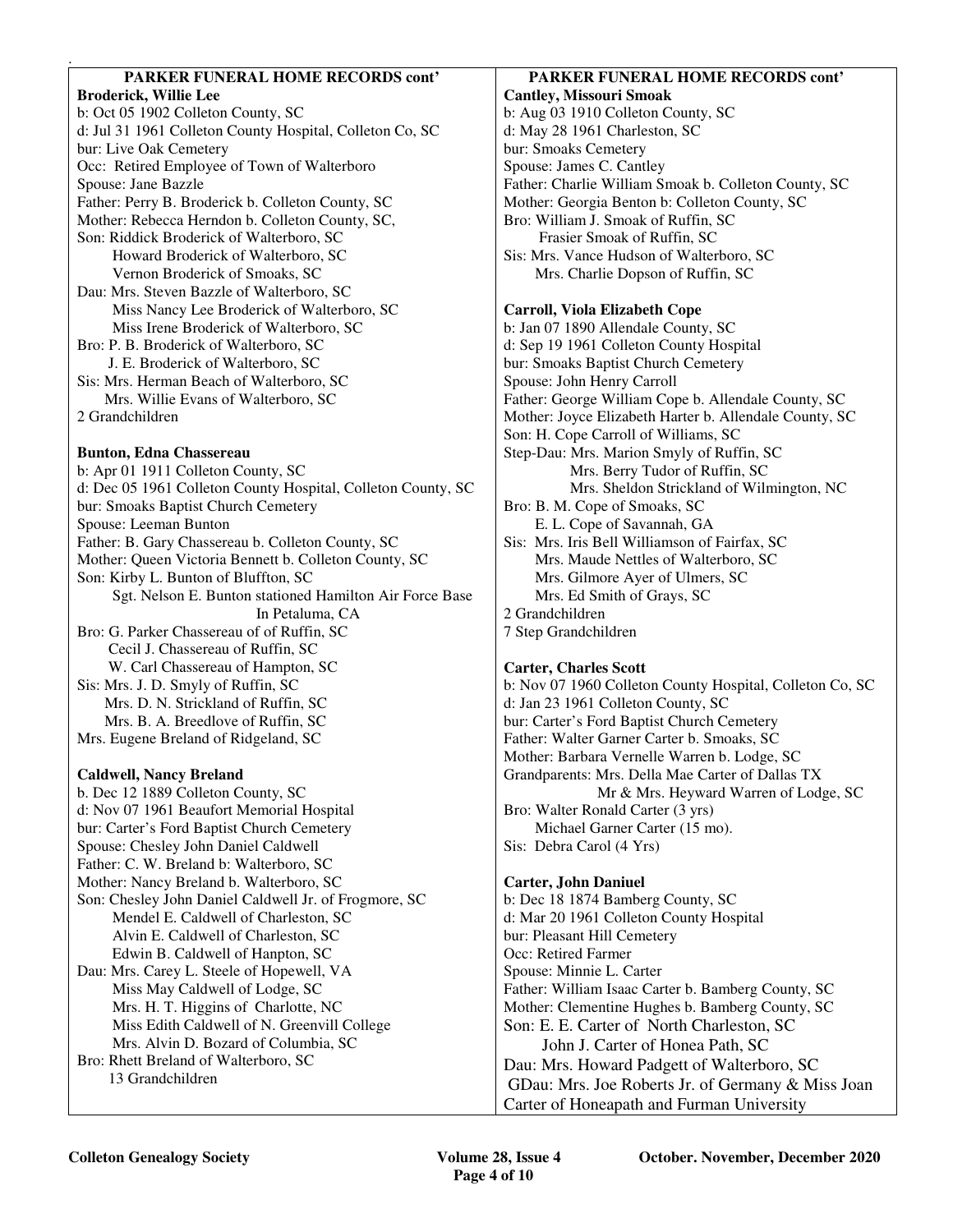# **DESCENDANTS OF BAILEY WILLIAM HICKMAN Generation Five cont' (Generation Five started at 137 Otis W. Byrd Sr in a previous issue)**

- 251. **Lena Amanda Hickman**, born June 14 1917, died July 20 2015 in Charleston Co, SC, buried in Ebenezer United Methodist Church Cemetery, Walterboro, Colleton Co, SC. She married **Boyce Frank Gibson**, February 28 1937, born June 23 1913, died May 05 1989, buried in Ebenezer United Methodist Church Cemetery, Walterboro, Colleton Co, SC. *Children:*
	- 632 i. Regina Gibson.

.

- 252. **Clariece M. Hickman**, born July 26 1919, , died June 25 2000, buried in Ebenezer United Methodist Church Cemetery, Walterboro, Colleton Co, SC. She married **Wendell Lawrence Davis**, January 18 1945, born May 15 1915, died September 16 1996, buried in Ebenezer United Methodist Church Cemetery, Walterboro, Colleton Co, SC. *Children:*
	- 633 i. Nancy Davis. She married Jim Rogers.
	- 634 ii. Pamela Davis, born December 25 1946. She married Unknown Swischer.
- 253. **Gertha Carlein Hickman**, born May 19 1900 in Colleton Co, SC, died March 25 1932, buried in Live Oak Cemetery, Walterboro, Colleton Co, SC. She married **Everett Frederick Fox**, born October 05 1892 (son of **Felix Fox** and **Annie Evans**), died December 28 1964, buried in Batesburg Cemetery, Batesburg, SC.
	- *Children:*
	- 635 i. Fred Barnes Fox, born July 05 1920, died January 10 2002 in West Columbia, SC, buried in West Side Baptist Church Cemetery, West Columbia, Lexington Co, SC. He married Grace Dykes, born June 09 1924 in South Carolina (daughter of Junious W. Dykes and Callie G. Unknown), died October 13 2013 in North Carolina.
	- 636 ii. Julian Edward Fox, born 1921, died 1943 at Sea while serving United States Navy.
	- 637 iii. Walton Jacob Fox, born January 26 1924, died August 24 1998, buried in Chattanooga National Cemetery, Chattanooga, Hamilton Co, TN.
	- 638 iv. Francis Felix Fox, born August 09 1927.
	- 639 v. Alfred R. Herbert, born October 29 1931 in Bamberg, SC, died Feb 1 2006 at his home in Bamberg, SC, buried in South End Cemetery, Bamberg, Bamberg Co, SC, occupation Retired as a hotel manager from Holiday Inn Corp. He also had worked at SRS-Aiken, SC, for the past 25 years. Adopted by John Eidson Herbert and Mary Lee Grimes after his mother Gertha Hickman Fox died.
- 254. **Clarence Ravenel Hickman**, born October 13 1903 in Colleton Co, SC, died December 07 1968 in Colleton County Hospital, Walterboro, SC, buried in Live Oak Cemetery, Walterboro, Colleton Co, SC, occupation Retired Carpenter and Storekeeper. He married **Jessie Mae Fisk**, born May 31 1904 in Colleton Co, SC (daughter of **David Franklin Fisk** and **Florrie Seigler**), died June 25 1985 in Oakwood Health Care Center, Walterboro, SC, occupation Retired Grocery Store Merchant, buried in Live Oak Cemetery, Walterboro, Colleton Co, SC.
	- *Children:*
	- 640 i. Joe Lee Hickman, born August 30 1924 in Wiggins, Colleton Co, SC, died March 18 1995 in Colleton Regional Hospital, Walterboro, SC, buried in St Anthony Catholic Church, Walterboro, SC, military Retired Chief Master Sgt United States Air Force. He married Victoria Stefanowich.
	- 641 ii. Lanier Waldo Hickman, born December 25 1926, occupation Over 51 years Owned and Operated The Edisto Restaurant in Jacksonboro, SC, died September 18 2010, buried in Greenlawn Memorial Gardens, Walterboro, Colleton Co, SC. He married Zelma Bessenger, about 1950, born May 31 1926 in Barnwell Co, SC (daughter of James Shellie Bessenger and Pearline Black), died November 03 2008 in Jacksonboro, Colleton Co, SC, buried in Greenlawn Memorial Gardens, Walterboro, Colleton Co, SC
	- 642 iii. Harold Franklin Hickman, born January 17 1933, died June 22 2012 in Hospice Center of Charleston, Mt Pleasant, SC, buried June 30 2012 in Black Creek Baptist Church, Walterboro, SC, military Served in the U.S. Army in Germany., occupation For many years, he was an assessor for the Colleton County Tax Office. He married (1) Mary McMillan, January 8 1955, divorced, born February 12 1933 in Jacksonboro, SC (daughter of Joe Leon McMillan and Julia Elizabeth "Lizzie" Connelly), died February 17 2003 in Roper Hospital, Charleston, SC, buried in Jacksonboro Baptist Church Cemetery, Jacksonboro, SC, Nurse. He married (2) JoAnn Blocker, born January 1 1934, died April 14 2008, buried in Black Creek Baptist Church Cemetery, Walterboro, Colleton Co, SC.
- 255. **Beulah Hickman**, born October 10 1917 in Charleston Co, SC, died November 18 1988. She married **Ralph Lambert Tindall**, September 13 1934, born April 24 1913, died November 23 1944 in Belgium during World War II, *Children:*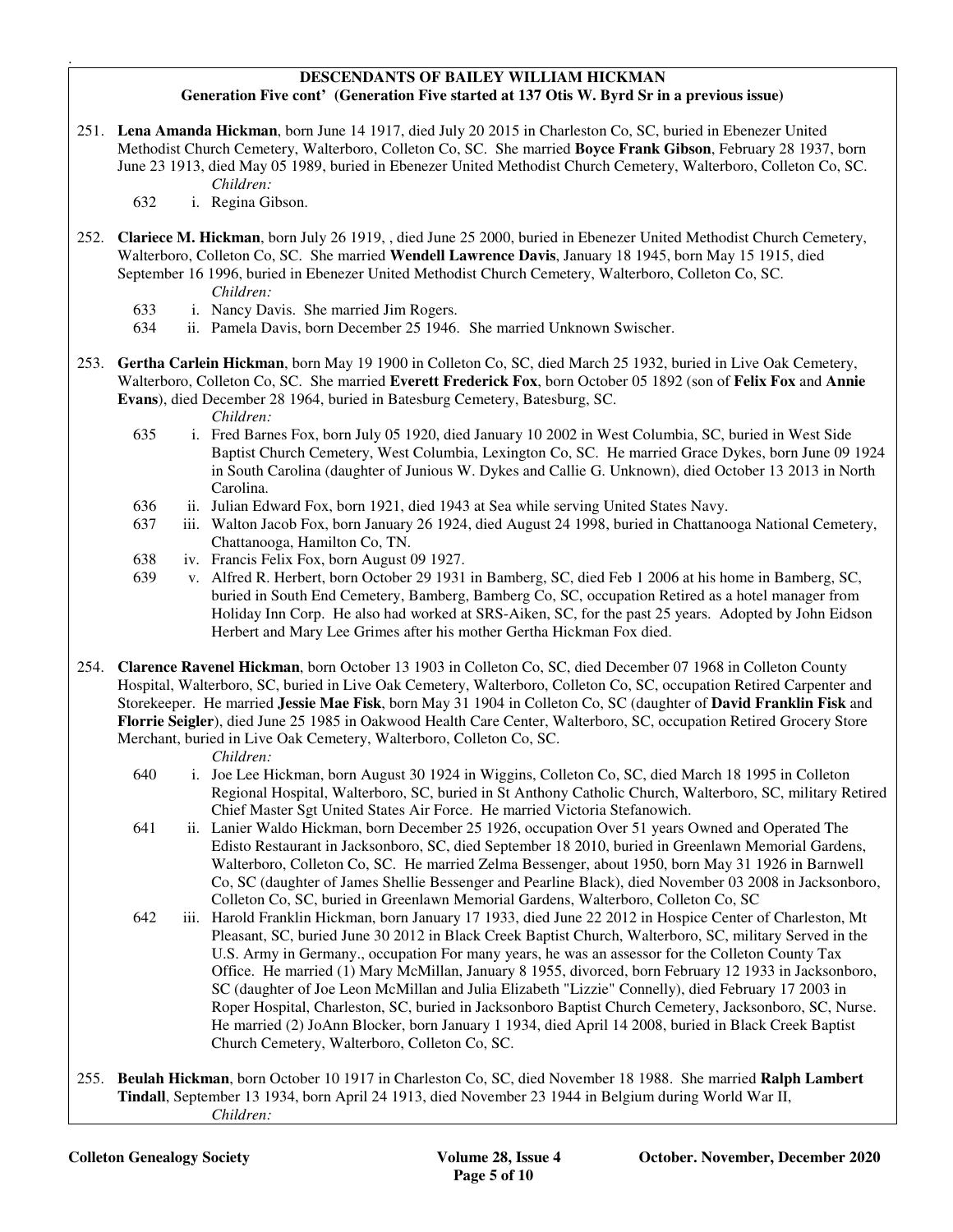643 i. Lucy Elizabeth Tindall, born January 26 1945.

- 256. **Forrest Stokes Hickman**, born November 12 1903, died Jun 1962, buried in Bethany Cemetery, Charleston, Charleston Co, SC. He married **Ruby Johnson**.
	- *Children:*

.

- 644 i. William Allen Hickman.
- 257. **Vera Hickman**, born October 01 1906 in Charleston Co, SC, died June 01 2010, buried in Live Oak Memorial Gardens, Charleston, Charleston Co, SC. She married **Charles E. Padgett**, September 18 1925 in Charleston Co, SC. *Children:*
	- 645 i. Charles Edward Padgett, born June 20 1926 in Charleston Co, SC, died July 02 2000 in Charleston Co, SC, buried in Live Oak Memorial Gardens, Charleston, Charleston Co, SC. He married (1) Helen Louise Squires, February 05 1953 in Charleston Co, SC, born September 17 1930, died July 31 1990, buried in Live Oak Memorial Gardens, Charleston, Charleston Co, SC. He married (2) Eleanor Gatch, born November 15 1939 in Charleston Co, SC (daughter of Eric L. Gatch and Erma Heinsohn), died July 22 2011 in Charleston Co, SC, buried in Live Oak Memorial Gardens, Charleston, Charleston Co, SC.
- 258. **Nell Wilhelmina "Nellie" Hickman**, born November 8 1909, died April 18 1990. She married **Klein Brantley Beach Sr**, born June 17 1906 in Colleton Co, SC (son of **Brantley Oscar Beach** and **Hattie Hiott**), died December 20 1967 in Colleton County Hospital, Walterboro, SC, buried in Live Oak Cemetery, Walterboro, Colleton Co, SC, occupation Agent for Seaboard Coastline Railroad.

*Children:*

- 646 i. Klein Brantley Beach Jr, born September 23 1931 in Enfield, Halifax Co, NC, died September 22 2014 in Walterboro, Colleton Co, SC, buried in Greenlawn Memorial Gardens, Walterboro, Colleton Co, SC, He married Nancy Louise Reece, about 1960, born October 21 1934 in Pickens, SC, died January 7 2018 in Walterboro, Colleton Co, SC, buried in Greenlawn Memorial Mausoleum, Walterboro, SC,
- 647 ii. Kenneth "Douglas" Beach Sr, born August 28 1933 in Charleston Co, SC, died May 13 2010 in Colleton Medical Center, Walterboro, SC, buried in Live Oak Cemetery, Walterboro, Colleton Co, SC, military Navy Veteran of the Korean Conflict, occupation Retired Truck Driver. He married (1) Betty Gene Best. He married (2) Mamie Stallings.
- 259. **Edmond Grady Hickman**, born March 13 1911 in Colleton Co, SC, died August 14 1969 in Colleton County Hospital, Walterboro, SC, buried in Live Oak Cemetery, Walterboro, Colleton Co, SC, occupation Retired State Highway Dept. He married **Genevieve Easterlin**, July 22 1937, born June 7 1918 in Colleton Co, SC (daughter of **James Daniel Oliver Easterlin Jr** and **Annie Eliza Robertson**), died May 21 1977 in Colleton Regional Hospital, Walterboro, SC, buried in Live Oak Cemetery, Walterboro, Colleton Co, SC, occupation Mail Carrier. *Children:*
	- 648 i. Wanda Carol Hickman. She married Chester Charles Egli, October 08 1968 in Green Pond Baptist Church, Green Pond, Colleton Co, SC, Veteran of United States Marine Corps. Chester: Son of Mr. and Mrs. Raymond O. Egli of Roaring Branch, PA.
- 260. **Bernice Caroline Hickman**, born March 24 1912 in Colleton Co, SC, died February 11 1995 in Colleton Co, SC. She married **Eugene Raymond Page Sr**, born June 27 1909 in North Augusta, Aiken Co, SC, died May 11 1978 in Walterboro, Colleton Co, SC.

- *Children:*<br>649 *i.* Eugene R. i. Eugene Raymond Page Jr, born June 24 1935 in Florence Co, SC. He married Frances Claudette Holcomb,
- 261. **Bruce LeVerne Hickman**, born December 18 1913 in Colleton Co SC, died May 15 1994 in Roper Hospital, Charleston, SC, buried in Green Pond Baptist Church, Green Pond, Colleton Co, SC, occupation Retired Forestry Dept. He married **Helen "Marie" Jackson** (daughter of **Laban Jackson** and **Hattie McKenzie**).

#### *Children:*

- 650 i. Stanley Walton Hickman, born about 1941, education Attended University of South Carolina, occupation Merchant. He married Paula Wynn (daughter of Jake Gaint Wynn and Lucy Edyce Smith).
- 651 ii. Gerald Wayne "Jerry" Hickman, born May 20 1943 in Colleton Co, SC, died February 4 2004 in Honduras, buried in Green Pond Baptist Church, Green Pond, Colleton Co, SC, occupation Owner of Seafood Company and Agent with R. R. Grocer. He married Phyllis McClelland Baker, born in Greenwood Co, SC
- 652 iii. Grady LaVerne Hickman Sr, born January 9 1948 in Colleton Co, SC, died December 15 2017 in Roper Hospital, Charleston, SC, buried in Live Oak Cemetery, Walterboro, Colleton Co, SC. He married Linda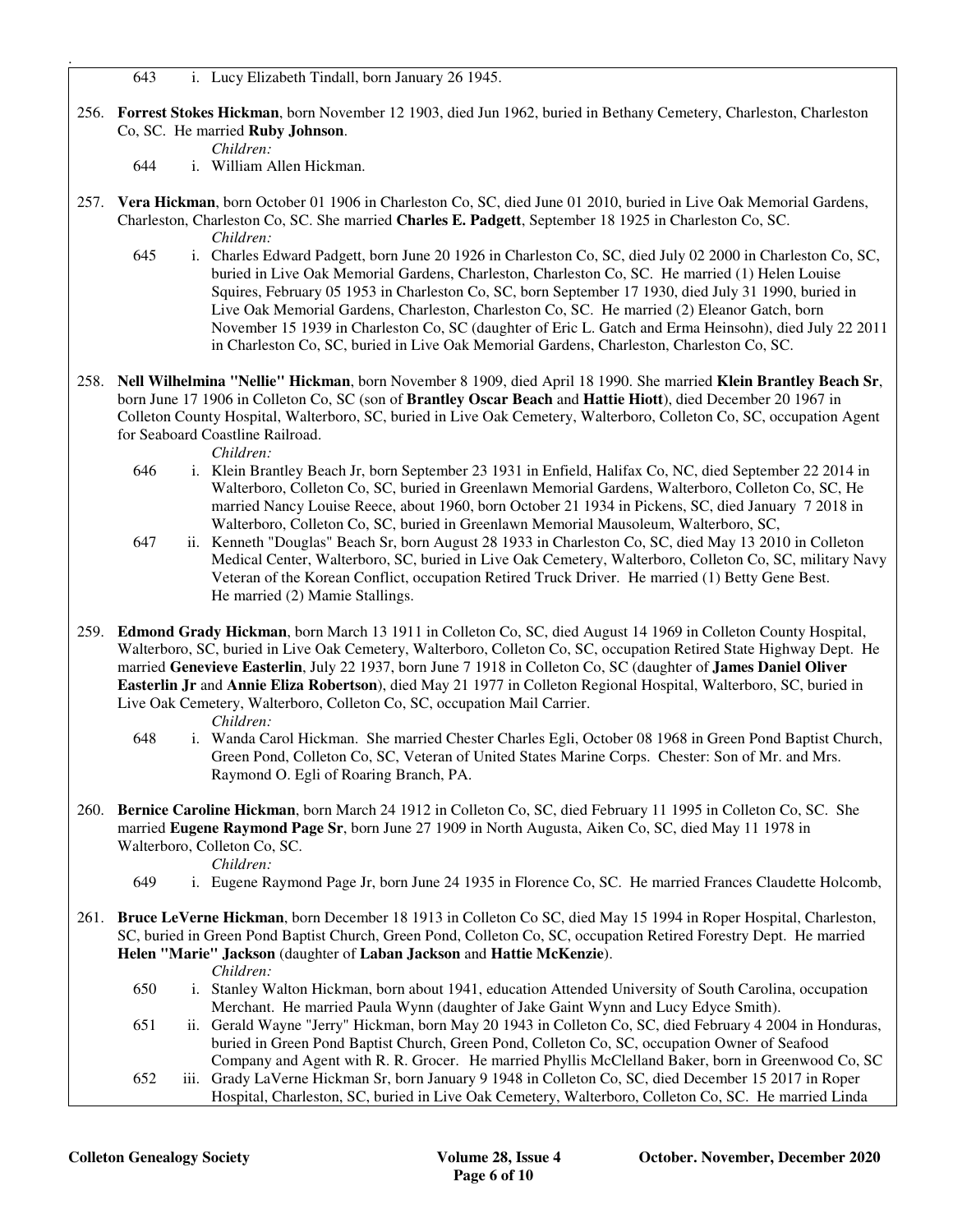Gale Beach, August 9 1968 in Mt Olive Baptist Church, Cross, SC. Linda: Daughter of Mr. and Mrs. Albert Beach.

263. **Kenneth Wade Hickman Sr**, born October 27 1916 in Colleton Co, SC, died April 3 1972, buried in Mt Pleasant Memorial Gardens, Mt Pleasant, SC He married **Thelma Mary Chapman**, born August 07 1916 in Charleston Co, SC (daughter of **Walter I. Chapman Sr** and **Sarah V. Mood**), died January 01 2015, buried in Mt Pleasant Memorial Gardens, Mt Pleasant, SC.

*Children:*

.

- 653 i. Kenneth Wade Hickman Jr. He married (1) Donna Murphy. He married (2) Sandra Unknown.
- 654 ii. James V. "Jim" Hickman.
- 655 iii. Dianne Hickman, born March 15 1946, died July of 1958, buried in Mt Pleasant Memorial Gardens, Mt Pleasant, SC
- 266. **Regis Virginia Hickman**, born January 14 1912 in Colleton Co, SC, died May 12 1975 in Albany, Dougherty Co, GA, occupation Registered Nurse. She married **Charles Everett "Deak" Daniels**, June 29 1935, born August 21 1910 in Savannah, Chatham Co, GA, died December 23 1998 in Crisp Reginal Hospital, Cordele, Crisp Co, GA, buried in Hillcrest Abbey East Cemetery, Savannah, Ga, occupation Salesman.

*Children:*

- 656 i. Cynthia Louise Daniels, born September 16 1940, occupation Registered Nurse. She married Benjamin Bourne, divorced.
- 657 ii. Charles Everett Daniels Jr, born September 12 1944. Married Jan twice and divorced twice. He married (1) Jan Brantley. He married (2) Victoria Sartor, divorced.
- 658 iii. Craig Hickman Daniels, born September 12 1944. married Beverly Roobin, divorced. He married (2) Jacquelyn Lynn Kendall, June 14 1975. Jacquelyn: Previously married Mr. Cherry
- 659 iv. Mary Elizabeth Daniels, born July 5 1951. She married (1) Barry Edwards, Jun 1970, divorced 1975. She married (2) Kim Abare, 1976. She married (3) Unknown Harvey.
- 267. **Hilda Frances Hickman**, born September 30 1914 in Walterboro, Colleton Co, SC, died August 28 2002 in Oakwood Health Care Center, Walterboro, SC, buried in Green Pond Baptist Church, Green Pond, SC. She married (1) **Berkley Clifford Wood**, February 19 1938 in Walterboro, SC born September 20 1908 in Colleton Co, SC (son of **Clifford Wood** and **Maggie Smith**), died July 10 1960 in Walterboro, Colleton Co, SC, buried in Live Oak Memorial Gardens, Walterboro, Colleton Co, SC.

- *Children:*<br>660 *i.* Donald A 660 i. Donald Anthony Wood, born April 25 1943. He married Bobbie Jean New, April 06 1974 in Sand Hill Baptist Church, Varnville, SC, born March 28 1941 (daughter of Cournel Preston New and Nettie Clark).
- 661 ii. Richard Berkley Wood, born October 28 1945 in Colleton Co, SC, He married Patricia "Patsy" Easterlin, June 27 1964, born May 17 1946 in Walterboro, Colleton Co, SC (daughter of Whaley Wescoat Easterlin Sr and Rosalie Gladys Rhode),
- +She married (2) **Dalton Otey "Dick" Proctor**, born September 11 1919 in Grover, SC (son of **Maxey Gordon Proctor** and **Mattie Lou Bell**), died August 24 2002 in Oakwood Health Care Center, Walterboro, SC, buried in St George UDC Cemetery, St George, Dorchester Co SC, occupation Retired Surveyor with US Soil Conservation Service in Colleton County and a farmer.
- 268. **Louise Miriam Hickman**, born September 25 1916 in Walterboro, Colleton Co, SC, died October 30 2003 in Colleton Medical Center, Walterboro, SC, buried in Live Oak Cemetery, Walterboro, Colleton Co, SC, occupation Retired Secretary from Nationwide Insurance Co., occupation Beautician. She married (1) **Levy Baynard Arnette**, October 21 1939 in Walterboro, SC born October 29 1897 in Walterboro, Colleton Co, SC (son of **G. Scott Arnette** and **Julia T. Owens**), died February 22 1959 in Walterboro, Colleton Co, SC, buried in Live Oak Memorial Gardens, Walterboro, Colleton Co, SC. *Children:*
	- 662 i. Baynard Elliott Arnette, born March 19 1947 in Walterboro, Colleton Co, SC, died December 2 2012 in Colleton Medical Center, Walterboro, SC, buried in Live Oak Cemetery, Walterboro, Colleton Co, SC, military U.S. Army Veteran, occupation Retired demolition expert with the South Carolina Department of Transportation.

 She married (2) **Samuel Shirk Snook**, born August 15 1911 in Middleburg, Penn (son of **John Snook** and **Bellie Gingrich**), died October 14 1985 in Roper Hospital, Charleston, SC, buried in Live Oak Cemetery, Walterboro, Colleton Co, SC, occupation Registered land surveyor. **Samuel**: Son of John Snook and Bellie Gingrich Snook.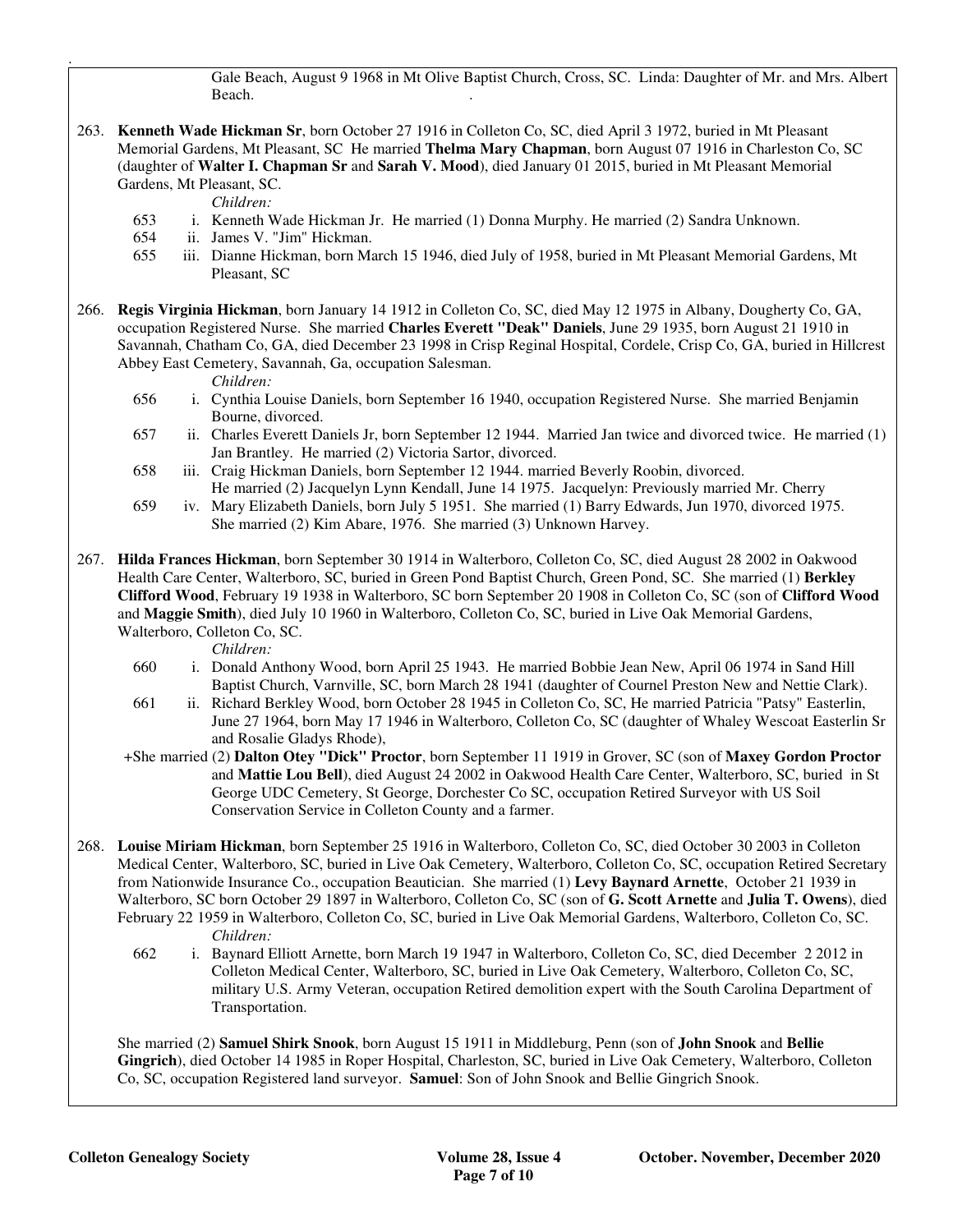- 276. **Rhett Wilbur Jeffcoat**, born July 09 1913 in Augusta, Richmond Co, GA, died January 18 1992 in Orlando, Orange Co, FL, buried in Greenwood Cemetery, Orlando, Orange Co, FL. He married **Florence Eugenia Hancock**, December 27 1933.
	- *Children:*

.

- 663 i. George A. "Jim" Jeffcoat.
- 664 ii. Rhetta Jeffcoat. She married Unknown Mangham.
- 277. **Opal L. Jeffcoat**, born March 01 1915 in Augusta, Richmond Co, GA, died September 30 2001 in Orlando, Orange Co, FL, buried in Greenwood Cemetery, Orlando, Orange Co, FL. She married **Cloyce Franklin "Frank" Gordon Sr**. *Children:*
	- 665 i. Cloyce Franklin Gordon Jr.
	- 666 ii. Hazel Gordon. She married Unknown Crawford.
- 278. **Cora "Maude" Jeffcoat**, born August 18 1918 in Augusta, Richmond Co, GA, died December 23 2013 in Orlando, Orange Co, FL, buried in Greenwood Cemetery, Orlando, Orange Co, FL. She married **Verlie Orble "OV" Emanuel** in 1939 in Florida, born March 15 1915 in Dunedin, Pinellas Co, FL, died October 17 1997 in Orlando, Orange Co, FL, buried in Greenwood Cemetery, Orlando, Orange Co, FL, military Veteran World War II. **Verlie**: Son of John L. Emanuel and his wife Elizabeth.

# *Children:*

- 667 i. Verlene Emanuel. She married Unknown Benzing.
- 281. **Victor Ralph Hickman**, born March 06 1910, died August 10 1979, buried in Salley Oakview Cemetery, Salley, Aiken Co, SC. He married **Annie Long Smith**, born September 01 1921 (daughter of **Walker Hill Smith** and **Annie Elizabeth Long**), died April 15 1990, buried in Salley Oakview Cemetery, Salley, Aiken Co, SC. *Children:* 
	-
	- *6*68 i. Alicia Ann Hickman born September 22 1946, died August 15 2014, buried in Salley Oakview Cemetery, Salley, Aiken Co, SC, education Masters of Divinity, occupation Deacon of Urban Ministry. She married William Elbert Rivers.
	- 669 ii. Gayle Hickman. She married Art McAlexander.
	- 670 iii. Victor Ralph Hickman Jr. He married Vickie Unknown.
- 282. **Leonard Aubrey Hickman**, born September 30 1911 in Aiken Co, SC, died November 26 2001 in Hillcrest Hospital, occupation Farmer, buried in Salley Oakview Cemetery, Salley, Aiken Co, SC. He married **Nelle Smith**, born March 09 1910 in Pickens Co, SC (daughter of **Earl M. Smith** and **Vesta Taylor**), died July 30 2003, buried in Salley Oakview Cemetery, Salley, Aiken Co, SC.
	- *Children:*
	- 671 i. Jocelyn Hickman. She married Unknown Smith.
	- 672 ii. Carey Hickman. She married Unknown Parsons.
	- 673 iii. Patsy Hickman. She married Unknown Davis.
	- 674 iv. Jerry Hickman. She married Unknown Johnston.
- 283. **Elma Doris Hickman**, born May 22 1913 in Aiken Co, SC, died July 21 2013, occupation Former Dairy Farmer and Magistrate of Green Pond, SC, buried in Springfield City Cemetery, Williston, SC. She married **Arthur Glenn Phillips** *Children:*
	- 675 i. Edwin Hickman Phillips (See marriage to number 233.) 676 ii. Edward H. Phillips.
	- ii. Edward H. Phillips. .
	- 677 iii. Henry Hickman Phillips.
- 284. **Theresa Hickman**, born April 11 1916 in Aiken, Aiken Co, SC, died December 05 2005 in Miami Beach, Dade Co, FL, buried in Elmwood Memorial Gardens, Columbia, Richland Co, SC. She married **John Lewis Corley**, born February 04 1914 in Salley, Aiken Co, SC (son of **John Martin Corley** and **Carrie Mae Inabinet**), died January 24 1984 in Columbia, Richland Co, SC, buried in Elmwood Memorial Gardens, Columbia, Richland Co, SC.

*Children:*

- 678 i. Jonnie Corley. She married Unknown McIlwain.
- ii. Marilyn Corley.
- 286. **Marjorie "Margie" Amanda Hickman** (See marriage to number 231.)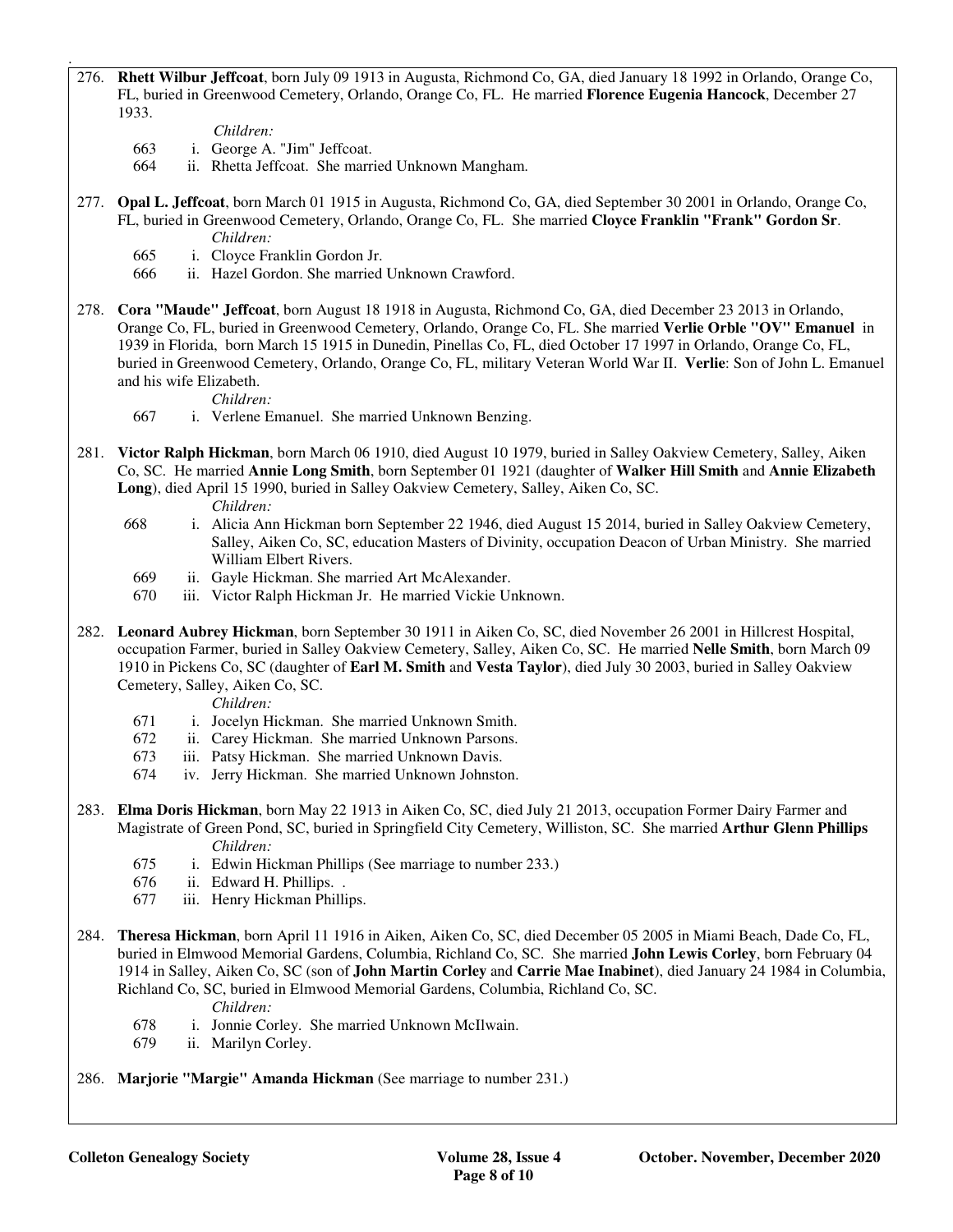292. **Mary Eda Hickman**, born September 17 1893, died September 29 1969. findagrave shows middle name as Edith. She married **Lee Travious Avant**, born October 03 1882 (son of **Lewis Barnwell Avant** and **Amantha "Annie" E. Beach**), died May 17 1946, buried in Live Oak Cemetery, Walterboro, Colleton Co, SC.

# *Children:*

.

- 680 i. Lonnie Hugh "Grits" Avant, born November 07 1911, died January 31 1967.
- 681 ii. Mylnor Lee "Monk" Avant, born November 10 1916 in Colleton Co, SC, died October 22 1981 in Colleton Regional Hospital, Walterboro, SC, buried in Live Oak Cemetery, Walterboro, Colleton Co, SC, occupation Retired SCE & G, military United States Navy Veteran. He married Maggie Maxey, September 15 1937, born December 23 1921 in Colleton Co, SC (daughter of Jefferson L. Maxey and Dora Ruth Wilson), died June 18 1990, buried in Live Oak Cemetery, Walterboro, Colleton Co, SC.
- 682 iii. Gwendolyn Bessie "Gwen" Avant, born September 17 1922 in Walterboro, Colleton Co, SC, died June 08 2007, buried in Forest Lawn Memorial Gardens North, Pompano Beach, Broward Co, FL. She married (1) Benjamin N. "Ben" Dewitt. She married (2) Elliott Cassady McCoy, June of 1959 in Broward Co, FL
- 683 iv. Julius "Derrick" Avant, born October 12 1924 in Colleton Co, SC, died December 03 1979 in Emory University Hospital, buried in Doctor's Creek Baptist Church, Walterboro, SC, occupation Masonry Contractor. He married Margie Lucille Beach, July 12 1942, born July 04 1922 in Colleton Co, SC (daughter of Leroy "Roy" Beach and Lucille Beach), died March 23 1988 in Colleton Regional Hospital, Walterboro, SC, buried in Doctor's Creek Baptist Church, Walterboro, SC, occupation Teacher's Aide.
- 684 v. Barnwell Watts Avant, born October 12 1924 in Colleton Co, SC, died June 18 1968 in Colleton Co Hospital, Walterboro, SC, buried in Live Oak Cemetery, Walterboro, Colleton Co, SC. He married Mildred Beach.
- 293. **Alfred H. Hickman (aka) Alfears B. Hickman**, born about 1901 in Colleton Co, SC, died June 04 1936 in Colleton County Hospital, Walterboro, SC, buried in Peniel United Methodist Church Cemetery, Walterboro, Colleton Co, SC, occupation Plumber. He married (1) **Alice O. Jackson**.

*Children:*

- 685 i. Vernell Winona "Nell" Hickman, born January 04 1918 in Walterboro, Colleton Co, SC, died January 02 1991 in Givhans, Dorchester Co, SC, buried in Plantation Memorial Gardens, Moncks Corner, Berkeley Co, SC, occupation Retired Practical Nurse for St. Francis Xavier Hospital. She married (1) A. W. Gibson. She married (2) Marvin Nelson Stevens, February 23 1967 in Charleston Co, SC. Marvin: Previously married Mary Jean Pye.
- 686 ii. John Edward Hickman Sr, born November 23 1923 in Walterboro, Colleton Co, SC, died April 24 2006 in Charleston Hospital, Charleston, SC, buried in Summerville Cemetery & Mausoleum, Summerville, Dorchester Co, SC, military Navy Veteran of World War II, occupation Retired Maintenance Supervisor with Gulf Oil Corp. He married Mary Frances Unknown, about 1943, born June 11 1924, died September 07 1993, buried in Summerville Cemetery & Mausoleum, Summerville, Dorchester Co, SC.

He married (2) **Annie H. Craven**.

294. **Ervin H. Hickman Sr**, born September 23 1904 in Colleton Co, SC, died December 12 1984 in Colleton Regional Hospital, Walterboro, SC, buried in Greenlawn Memorial Gardens, Walterboro, Colleton Co, SC, occupation Retired Merchant and Farmer. He married **Mary Louise Fralix**, born August 28 1914 in Colleton Co, SC (daughter of **John Berry Fralix** and **Bessie Lou Padgett**), died February 13 1969 in Colleton Co, SC, buried in Greenlawn Memorial Gardens, Walterboro, Colleton Co, SC, occupation Receptionist & Switchboard Operator at Colleton County Hospital, occupation Insurance Agent.

*Children:*

- 687 i. Mary Joyce Hickman, born August 21 1931 in Colleton Co, SC, died May 29 1978 in Charleston Co, SC, occupation Medical Tech for Medical University Hospital, buried in Greenlawn Memorial Gardens, Walterboro, Colleton Co, SC. She married Aiken Arden Gunnells, September 09 1972 in Charleston Co, SC.
- 688 ii. Ervin H. "Bud" Hickman Jr, born August 20 1941, died February 18 2013 in Tuomey Medical Center, Sumter, SC, buried in Greenlawn Memorial Gardens, Walterboro, Colleton Co, SC. He married Mary Rose "Midge" Unknown.